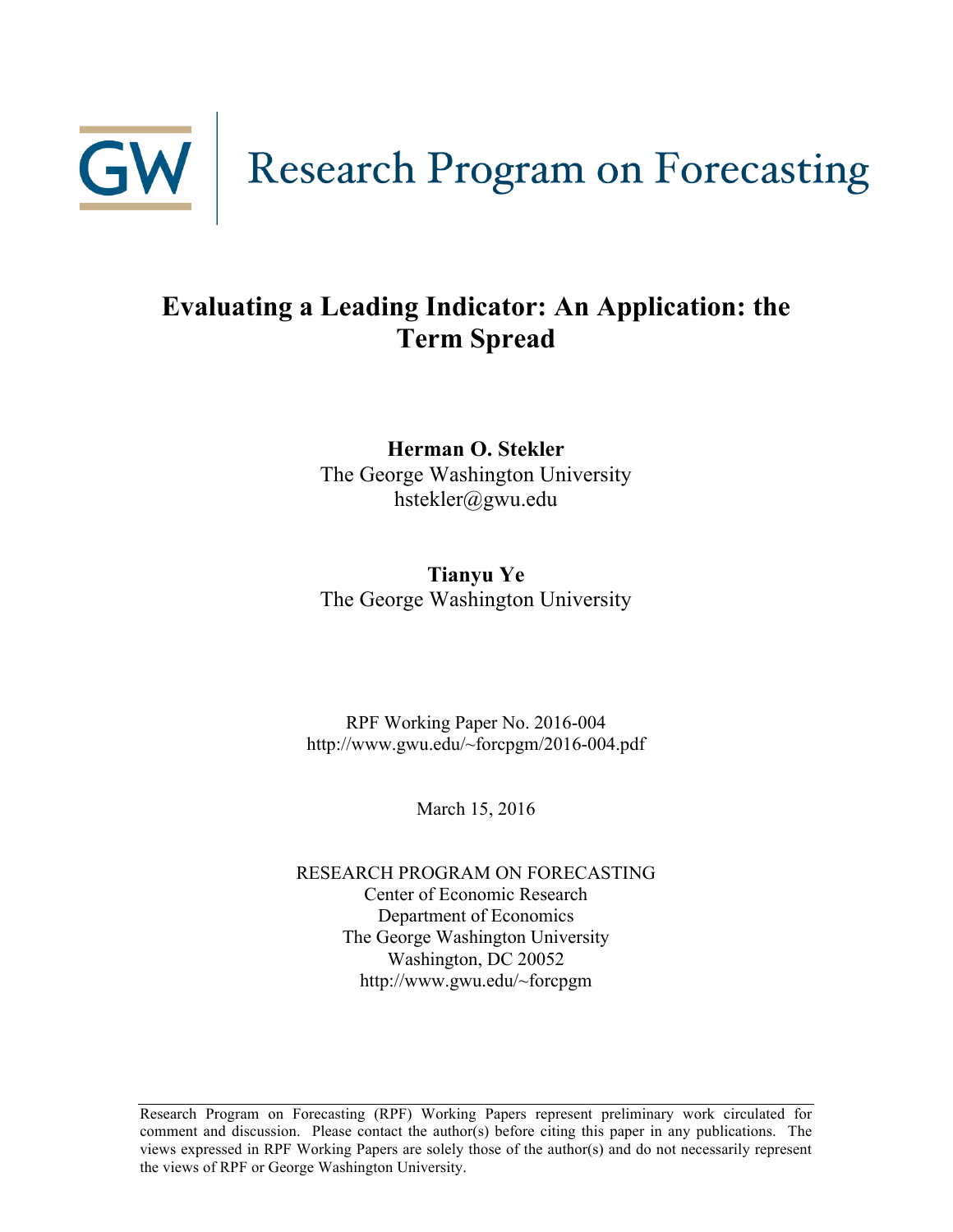# Evaluating a Leading Indicator: An Application: the

## Term Spread

Herman Stekler, Tianyu Ye

## Abstract

This paper analyzes the procedures that have previously been used to evaluate indicators. These methods determine whether the indicator correctly classifies periods when there was (not) a recession. These approaches do not show whether or not an indicator signaled a turn or failed to predict it. This paper then presents a new approach and applies it to the term spread series. The results are mixed because the indicator predicts every recession but also generates a large number of false signals. This result may explain why economists do not always place great weight on this series.

Key words: leading series, ROC curve; yield spread puzzle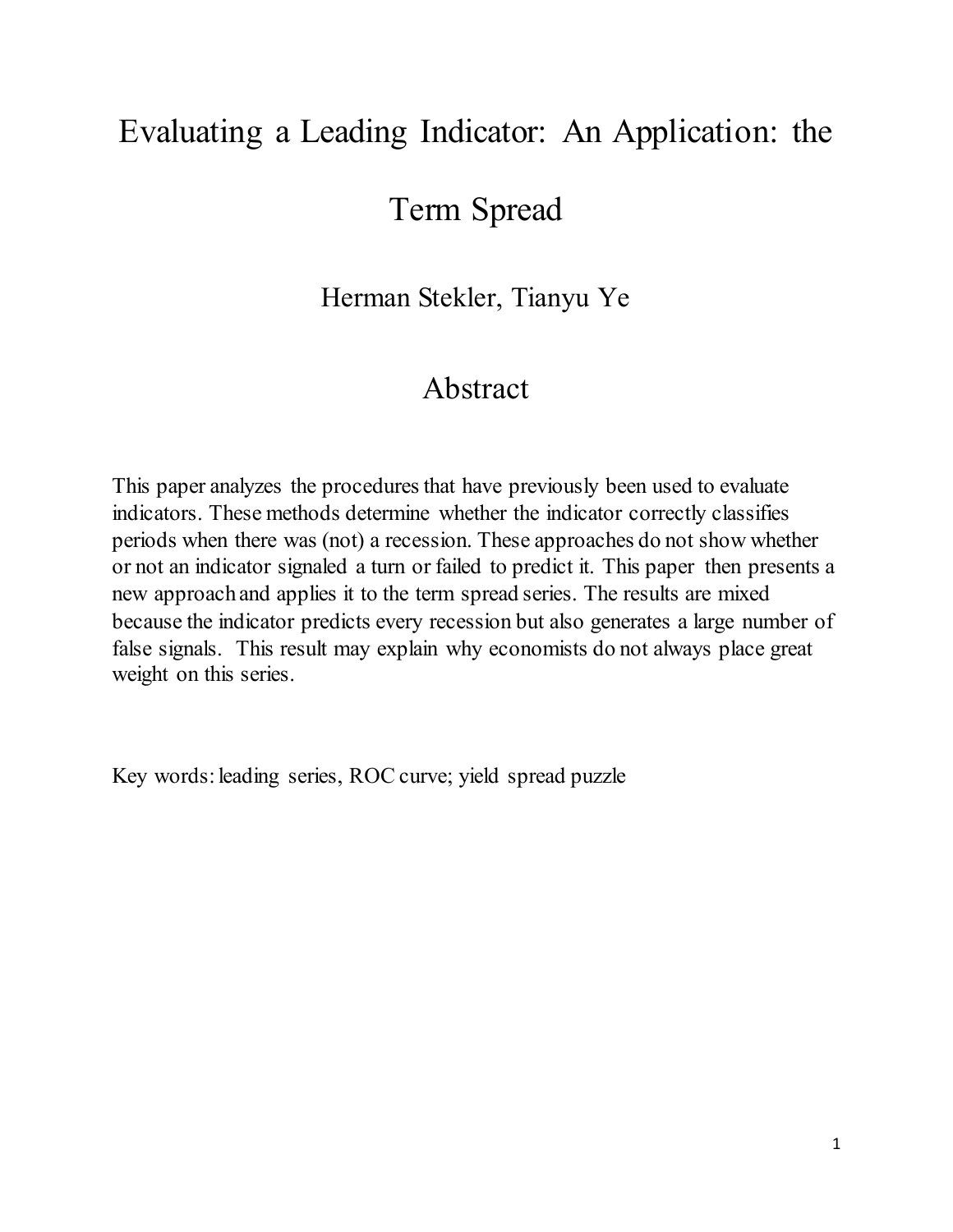#### Evaluating a Leading Indicator: An Application: the Term Spread<sup>[1](#page-2-0)</sup>

The process of detecting turning points is different from making quantitative predictions which are generated using some form of a formal model. In focusing primarily on forecasting turning points, the profession has relied on a different methodology which examines the behavior of data or series that customarily signal the onset of a recession. To be useful as an indicator, the particular series should predict most if not all recessions and should not generate many false signals. Consequently, the methodology for evaluating an indicator also differs from the procedures used to judge the accuracy of quantitative forecasts. It is most appropriate that a paper that focuses on these methodologies be in a Festschrift honoring Kajal Lahiri. He, along with his students, has made significant contributions to our understanding of the issues involved in forecasting with indicators.

This paper discusses the way that the indicators have previously been evaluated, presents a new way for judging their accuracy, and then applies this new procedure to the term (interest rate) spread. This series is analyzed for two reasons. First, there has been considerable discussion about the interest rate spread's ability to predict the onset of a recession, and the existing literature suggests that the slope of the interest rate spread can be used as a leading indicator. On the other hand, there is evidence that the information in the yield spread is not consistently

<span id="page-2-0"></span> $1$  I greatly appreciate the comments made by Olga Bespalova, Bryan Boulier, and Tara Sinclair on earlier versions of this paper.l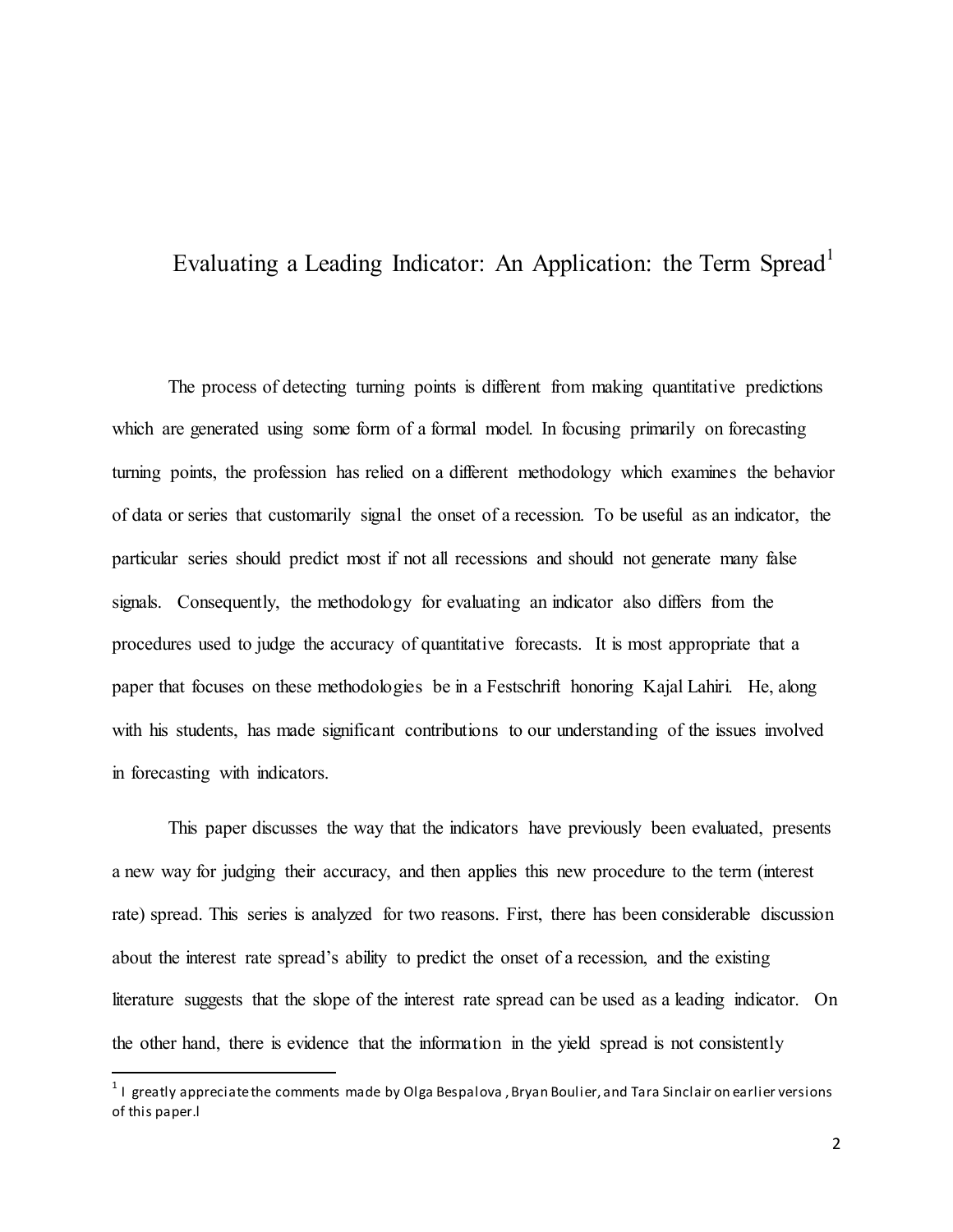utilized by professional forecasters. This has led economists to speculate why this information is over looked and has been called "the yield spread puzzle". (Rudebusch and Williams, 2009; Lahiri et al., 2013.) Our analysis can shed some light on this puzzle.

The next section discusses the methodologies that have been used to evaluate indicators. Subsequent sections review the results of previous studies that have evaluated the yield spread and then present our results and conclusions.

1. Overview of Methodologies

There is little argument about the qualities that a good leading indicator should possess. It should accurately predict turning points in advance and should not generate too many false signals. However, not all methodologies that have been used to evaluate leading indicators focus on these criteria.<sup>[2](#page-3-0)</sup> We illustrate that result by dividing these methodologies into a number of categories and focusing on the respective procedures.

One group of procedures consists of ad hoc rules that identify turns and calculate the tradeoff between the length of the forecasting lead and the number of false turns that are generated. This method can determine (1) whether turning points were predicted, (2) the forecasting lead and (3) the number of false signals.

A more systematic approach for evaluating indicators is based on probit models that are used to calculate the probability that an indicator has signaled a turning point. The indicator is then evaluated using quadratic probability scoring rules, some of its attributes, or Receiver

<span id="page-3-0"></span> $2$  This clearly is the case for methods which evaluate this series on the basis of the mean squared errors of the probability forecasts for a particular quarter. It is also true, but not so obvious, when ROC curves (that are explained below) are used to analyze the tradeoffs between true hits and false signals.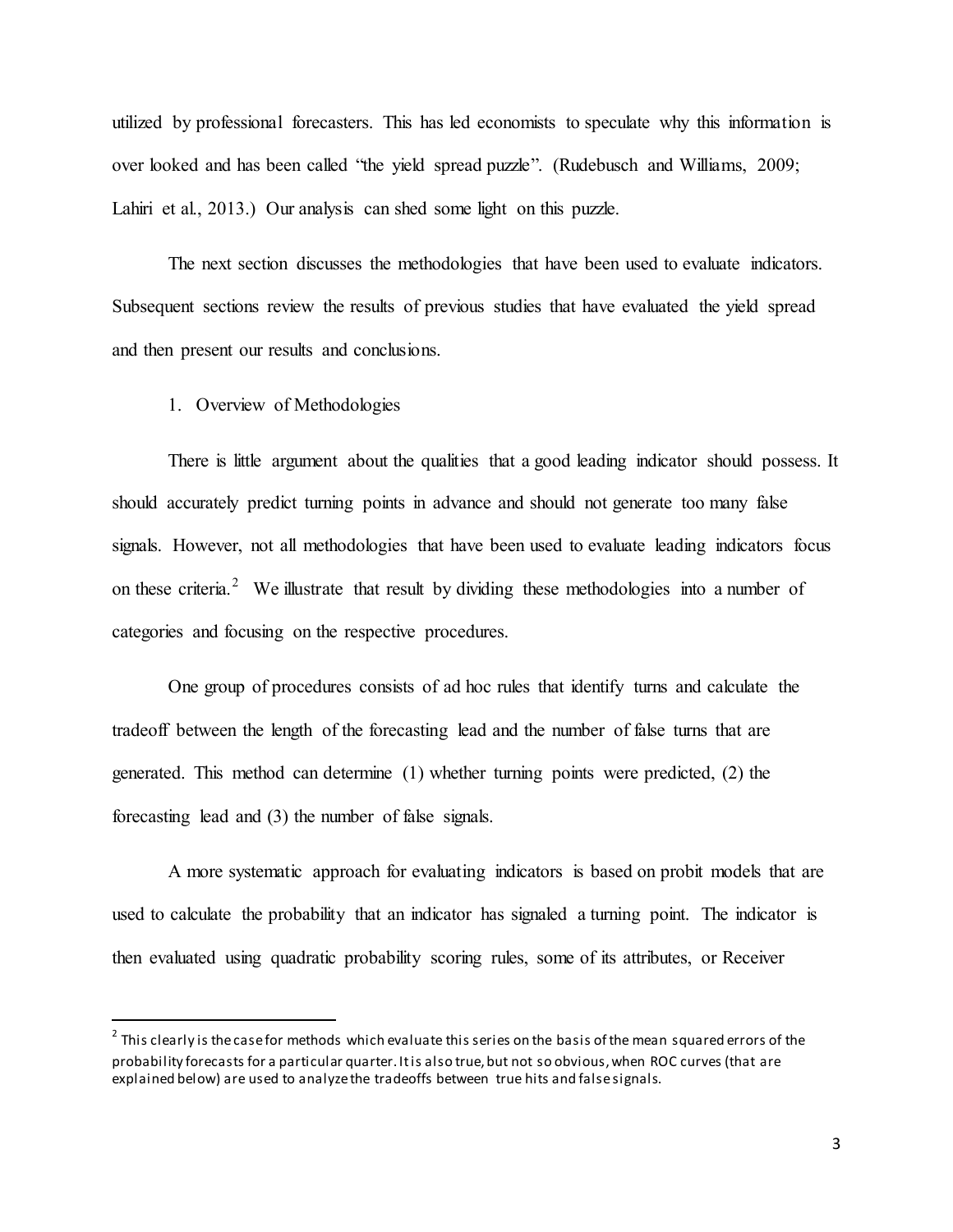Operating Characteristics (ROC) curves. These methods show whether the indicator correctly classified the periods during which a recession did (or did not) occur. This evaluation approach does not show whether there was (not) a recession after the indicator generated a signal, or whether there was a recession that had not been predicted. We argue that these are the characteristics that should be evaluated.

A weather forecasting analogy will illustrate this difference. A motorist going on a long trip would like to know whether it will snow anytime within the next eight hours. The driver is not interested in knowing whether the forecast was correct in classifying that there was (not) snow in each of those eight hours.

The question we ask is whether a particular series, in this case the yield spread, can or cannot predict the onset of a recession. We examine this question in the context of ad hoc rules, probability models, and two forms of the ROC curve.

1.1 Ad hoc Rules

Alexander (1958) and Alexander and Stekler (1959) recognized that in order to evaluate an indicator, it was necessary to develop rules for determining what constitutes a signal from the predictor. These rules were ad hoc and were designed to be implemented in real or pseudo-real time. The original rule was based on the number of months that the indicator was below (above) a peak (trough). (Alexander and Stekler, 1959). If every decline from a peak is counted as a signal, it was shown that there would be a very large number of false predictions. Consequently, the use of an "n or more months up or down" rule was suggested. This rule is an implicit smoothing device that generates the tradeoff between the number of false turns and the average forecasting lead. Vaccara and Zarnowitz (1977) suggested an alternative rule for identifying a

4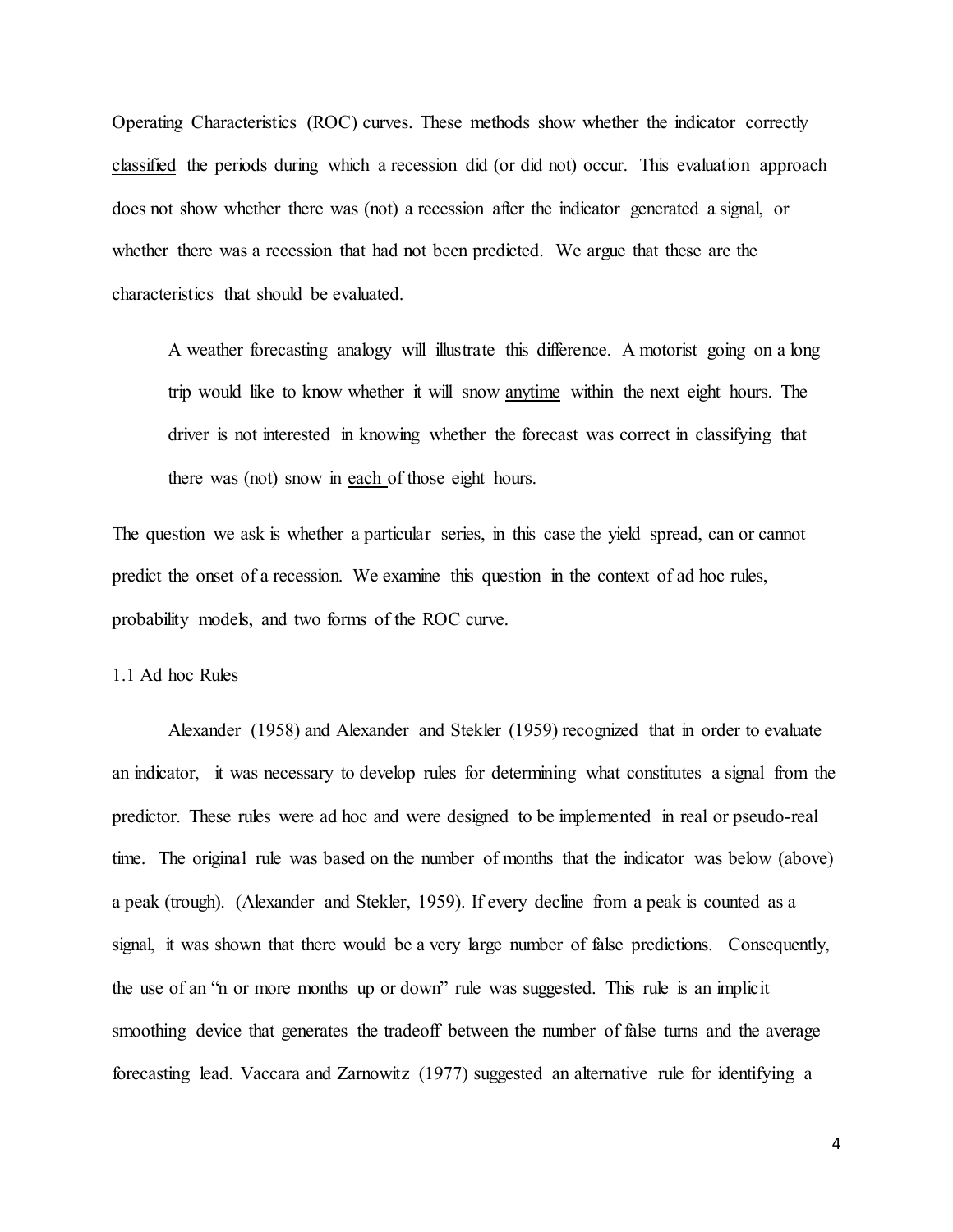predictive signal from an indicator. There must be three consecutive declines in the indicator before saying that a signal has occurred.<sup>[3](#page-5-0)</sup> The subsequent evaluations did not suggest other ad hoc rules but rather focused on methodologies involving turning point probabilities.

#### 1.2 Probit Models and Probabilities

Probit models have been the preferred statistical models for calculating the probability that an indicator is signaling a recession. The probit is specified as (1):

*Prob* (Y<sub>t+k</sub> = 1) = 
$$
\int \phi(a_0 + a_1(X_t)) dt
$$
, (1)

where  $Y_{t+k} = 1$  is a dummy that takes on the value 1 if the period is within a recessionary quarter as defined by the National Bureau of Economic Research and is 0 otherwise.  $X_t$  represents the value of the indicator that is being evaluated. In the case of the term spread it is defined as the difference between the three-month and ten-year average yields on Treasury securities in quarter t and  $\phi$  represents the standard normal cumulative distribution function.<sup>[4](#page-5-1)</sup>

The probabilities that were generated from these probit regressions have been evaluated using a number of methodologies.<sup>[5](#page-5-2)</sup> Most frequently, the quadratic probability score (QPS), known as the Brier Score, was used to measure the overall accuracy. This measure (eq. 2) is

<span id="page-5-0"></span> $3$  There is a distinction between the "three month down" and the three month consecutive decline rules. The indicator may be below peak for three months but may not have declined in every one of those three months. Stekler (1991) compared these two ad hoc rules. He found in favor of the "three consecutive month" rule because it significantly reduced the number of false turns without substantially affecting the forecasting lead.

<span id="page-5-1"></span> $4$  Dynamic specifications of the basic probit were examined by Duecker, 2005; Chauvet and Potter, 2005; and Kauppi and Saikkowen , 2008 among others. Wright also included the Federal Funds Rate in the regressions and Berge (2015) averaged the predictions over several models. In addition, several papers have examined whether the relationships may have changed over time. See Giacomini and Rossi (2005) and Estrella et al. (2003).

<span id="page-5-2"></span> $<sup>5</sup>$  See Lahiri and Wang (2013) for a comprehensive overview of the methodologies that can be used to evaluate</sup> probability forecasts.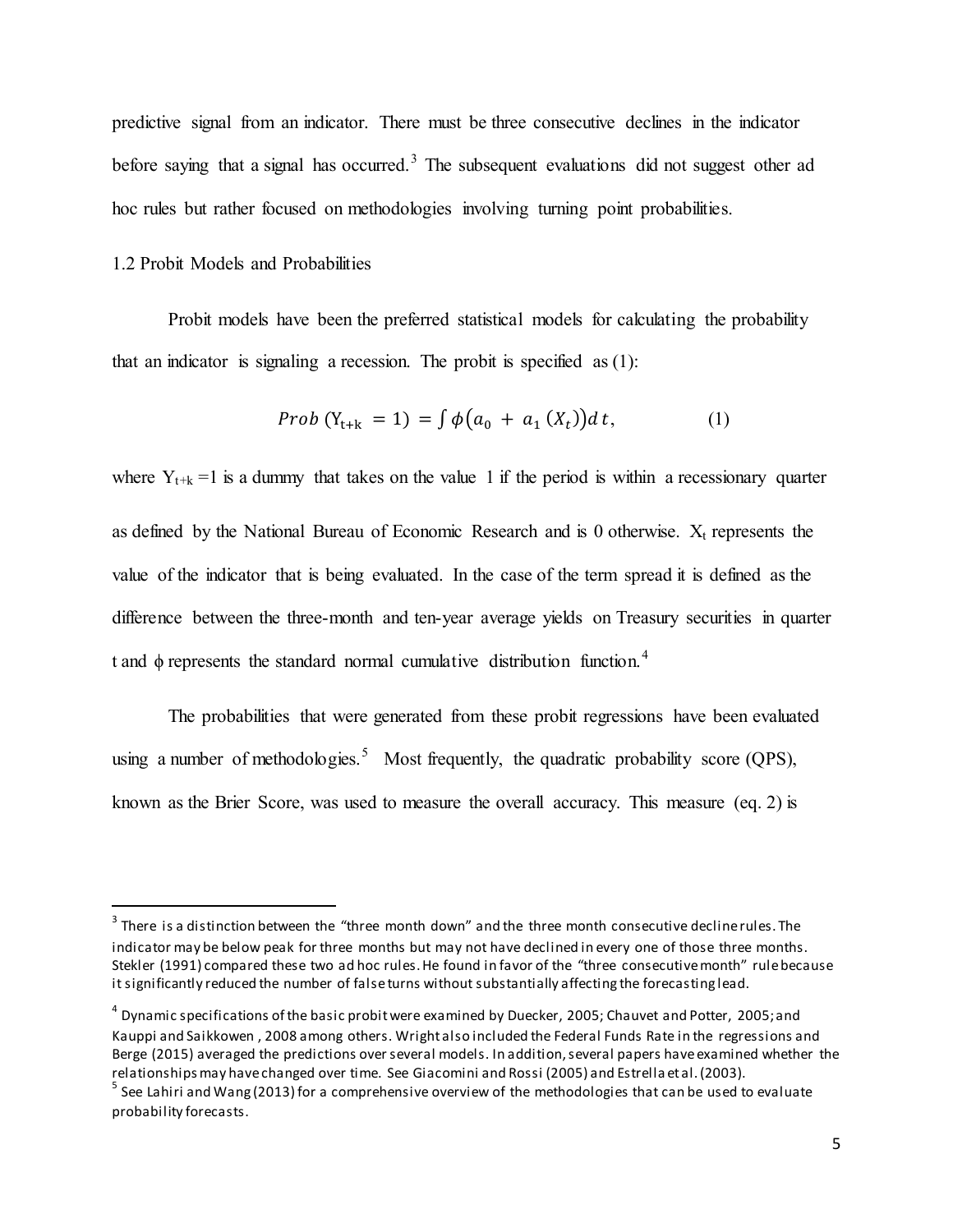analogous to the mean square error of the typical quantitative forecast and compares the estimated probabilities with the binary (0 or 1) outcomes.

$$
QPS = 1/T \sum (F_t - X_t)^2
$$
, where (2)

 $F_t$  represents the calculated probabilities;  $X_t$  is a dummy variable which is either 0 or 1 depending on the state of the world; T is the number of observations. While this approach is appropriate for measuring the association between forecasts and actuals for binary variables, it does not provide definitive information about the accuracy of the indicator in predicting turning points.<sup>[6](#page-6-0)</sup>

Lahiri and Wang (2006) and Lahiri and Yang (2015) discussed the problems involved in using the QPS as an evaluation criterion. Lahiri and Wang then suggested that the odds ratio should be used to determine whether a particular indicator accurately predicted turning points without generating a large number of false positives.<sup>[7](#page-6-1)</sup> They defined the odds ratio as:

$$
OR = FO/BO,
$$

where FO are the odds in favor of an event,  $f(1-f)$ , and BO are the base rate odds,  $u/(1-u)$ . In this ratio, f is the probability that the event will occur and u is the average percent that the event has occurred during the sample period. If this statistic is used, then different values of this measure could be considered as alternative thresholds for calling a turn. Different values of OR would yield a different number of both the true and the false turns that were predicted.

1.3 Conventional ROC Curves

 $6$  A variant of the Brier Score can also be used to determine whether the forecaster has skill.

<span id="page-6-1"></span><span id="page-6-0"></span><sup>7</sup> Lahiri and Wang note that Murphy (1991), in the context of weather forecasting, had suggested providing an odds ratio in addition to the raw probabilities.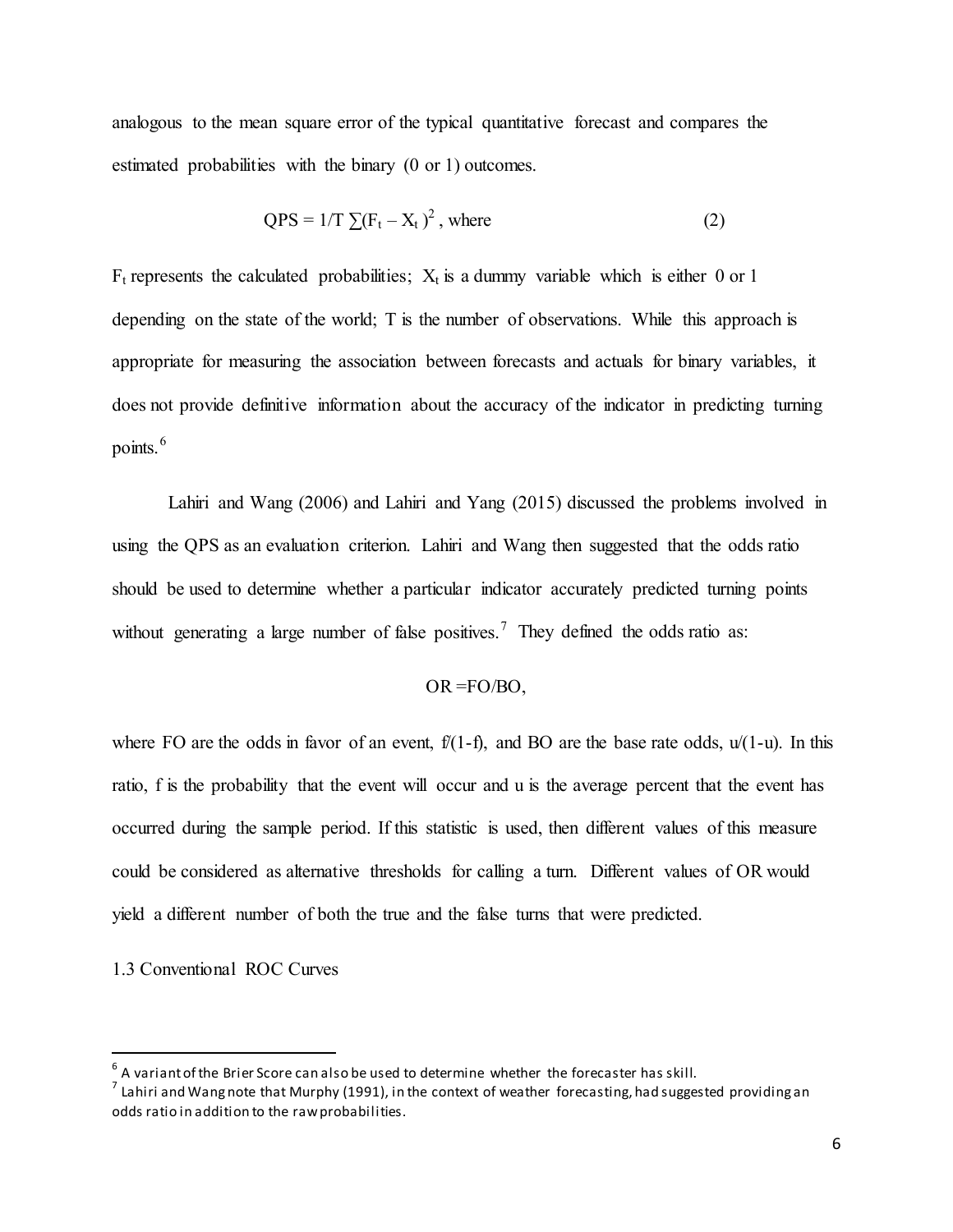There is another strand of the literature that also examines the hit and false alarm rates. This method combines these data into a graph known as the Receiver Operating Characteristic curve  $(ROC)$ .<sup>[8](#page-7-0)</sup> In this literature the hit rate is defined as the percentage of times that a turn that occurred had been accurately predicted; similarly the false alarm rate is calculated from the times that a turn did not occur but had been predicted. Basically the ROC is a classifier. For a given probability threshold, it relates the number of periods that were classified correctly by the indicator and the number of false signals. However, it does not determine whether the turning points were actually predicted or the number of times that there were signals but no turn occurred.

A typical ROC is illustrated in Figure 1 and is related to the contingency table of Table 1. The Y-axis of the ROC is the hit rate; the X-axis is the false alarm rate. Using the notation of the contingency table, the hit rate is defined as  $a/(a+c)$ , and the false alarm rate is  $b/(b+d)$ . These rates would be calculated for each threshold, i.e. the predicted probability obtained from the probit. The closer that the ROC is to the upper left corner of the diagram, the greater is the discriminatory power of the classifier. The 45 degree line represents the results that would be obtained when the indicator had zero skill in classifying the observations. Thus the area under the ROC, called the AUC, measures how well the indicator discriminates between recessionary and non-recessionary months. The optimal threshold that would be used in any decision problem is the one that had the maximum vertical distance between the ROC and the no skill diagonal. (See Youden, 1950).

While this curve is now being used more prominently, there are two associated problems. Similar to the problem that Lahiri and Wang (2006) had noted with respect to the

<span id="page-7-0"></span> $8$  The odds ratio and the ROC curve are related. Johnson (2004) provides a formal analysis.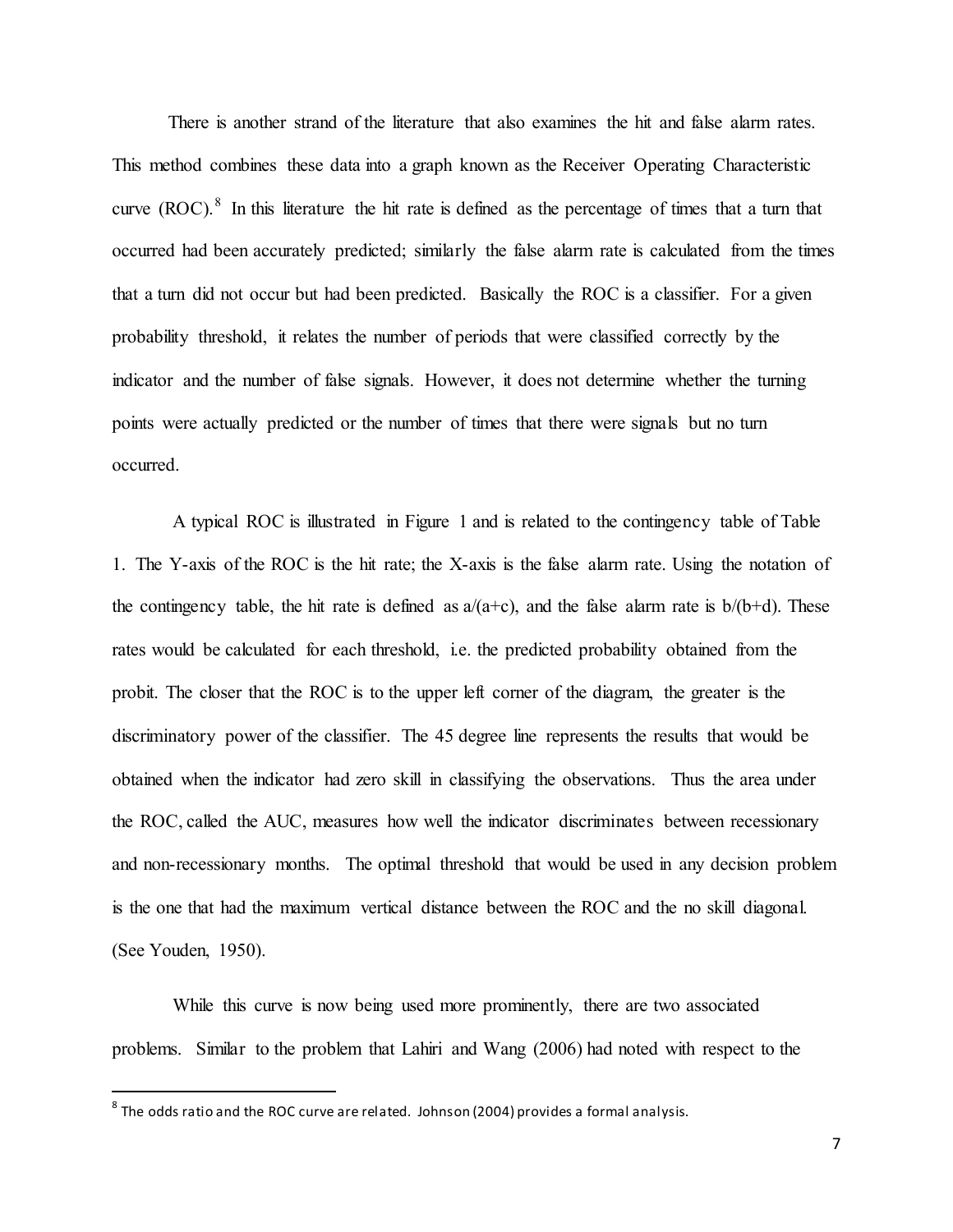simple probabilities: how does one interpret the results to evaluate the performance of the indicator in predicting turning points.<sup>[9](#page-8-0)</sup> Second, if the distribution of the events that occurred and the events that did not occur are not similar, the ROC may give too much weight to the correct forecast of not predicting a turn. In the weather forecasting literature the concern is with the forecasts of rare events such as tornadoes. The correct forecast of no event, i.e. no tornado, would dominate the contingency table. (See Doswell et al, 1990). In our case the prediction that there would be no recession when in fact none occurred would be the dominant feature. In the next section we modify the ROC to account for this issue.

#### 1.4 Modified ROC = PR Curve

We have noted that there might be an issue if there is a skewed distribution involving non-events that are correctly not signaled. In that situation, the false-alarm axis of the conventional ROC might emphasize a relationship that most forecasters would not consider important. ( Laurette, 2003, p.3054). They then should not be given credit for the large number of no-no observations. If this were the case, the d cell of the 2x2 contingency table would be completely ignored and the false- alarm rate would be calculated as  $b/(a+b)$ . It should be noted that, with these definitions, a high hit rate can only be achieved with high false alarm rates.

A ROC type curve drawn from these calculations would continue to plot the hit rate,  $a/(a+c)$ , on the y-axis, but now the false alarm rate on the x-axis would be  $b/(a+b)$ . This version of the graph has been used in the science, meteorology, machine learning, etc., literature and has been called the Precision-Recall (PR) curve. In both cases, the hit rate is measured on the y-axis; the difference lies in the x-axis. In the ROC case, true negatives are included in the data of the x-

<span id="page-8-0"></span> $9$  The ROC contains the number of time periods that were classified correctly, but not whether the actual turning points were forecastin advance.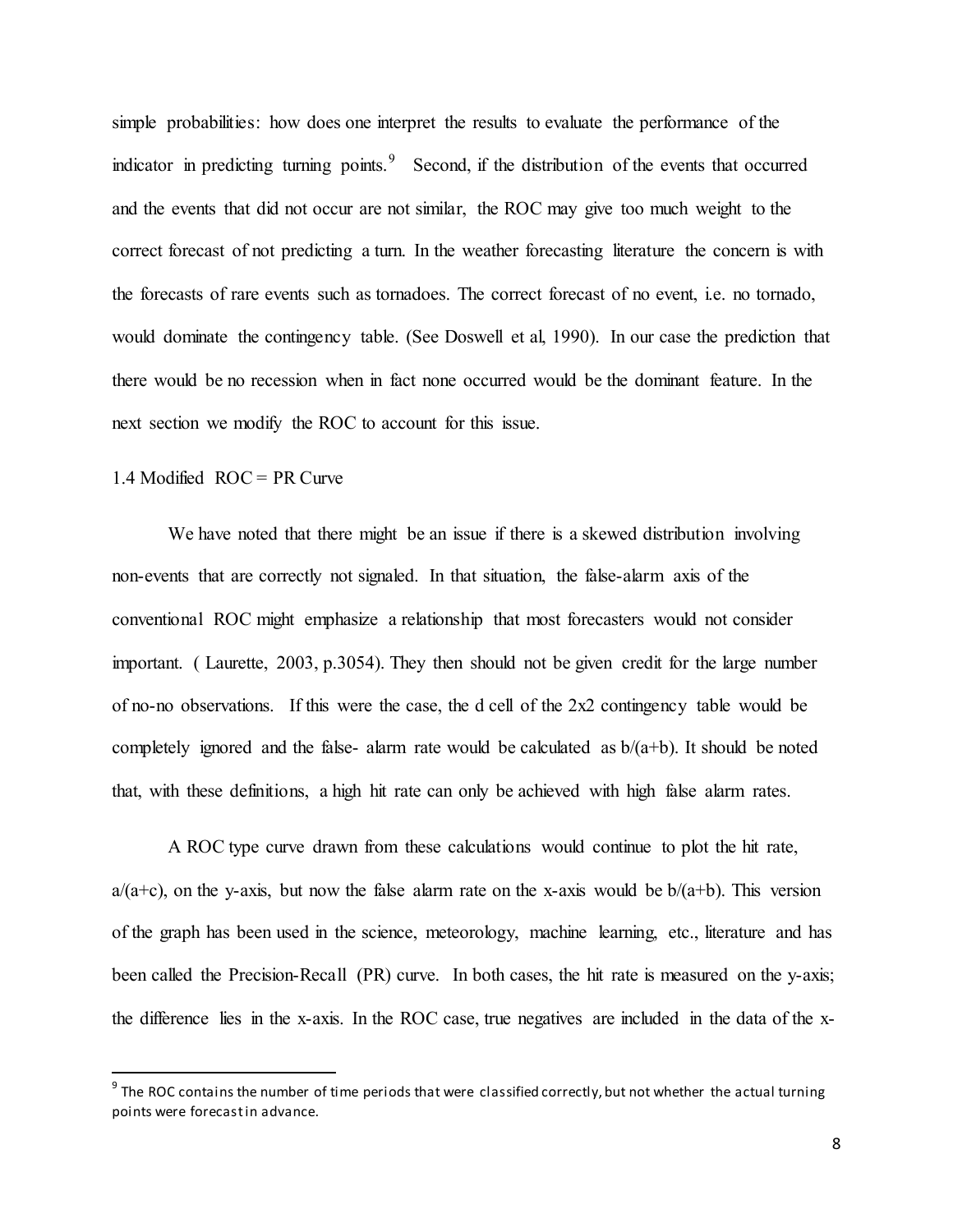axis, but the PR excludes true negatives and only considers the ratio of false to total signals. See Davis and Goodrich (2006) for a discussion of the relationship between the ROC and PR curves<sup>[10](#page-9-0)</sup>

In addition to excluding the true negatives in our subsequent analysis, we further modify the PR curve to only focus on whether the event itself was predicted or missed not whether the time periods were correctly classified. *We think that this is the appropriate way to measure the performance of a leading indicator and will use it in our evaluation of the accuracy of the term spread. As noted before, the distinction in the methods is between examining the forecasts for every month of a sample period versus considering only the signals for the particular events (recessions) that occurred in this time period.*

#### 2. Previous Yield Spread Evaluations

On one hand, the existing literature suggests that the slope of the interest rate spread can be used as a leading indicator. The difference between the rate of the 10-year Treasury bond and the 3-month T-bill is the particular version of the spread that has been used in these analyses of this variable as a predictor. The seminal paper by Estrella and Hardouvelis (1991) showed that this interest spread had historically exhibited a negative correlation with the likelihood of a recession. Moreover, other research has shown that this time series is associated with future economic activity. (Among others, also see Estrella and Mishkin, 1998; Lahiri and Wang, 1996; Estrella, Rodrigues and Schich, 2003; Berge, 2015).<sup>[11](#page-9-1)</sup>

<span id="page-9-1"></span><span id="page-9-0"></span> $^{10}$ In their article, Davis and Goodrich reverse the axes of the PR curve. The PR analysis calls the x axis, precision.<br> $^{11}$  However, some of the newer research has extended the investigations of the relationship betw real variables by examining the association between the *entire* yield curve and economic activity. (See Ang, Piazzesi and Wei, 2006; Giacomini and Rossi, 2006; Wright, 2006, Rudebusch and Williams, 2009). Nevertheless, we focus on the term spread because it is that series has been the focus of empirical research.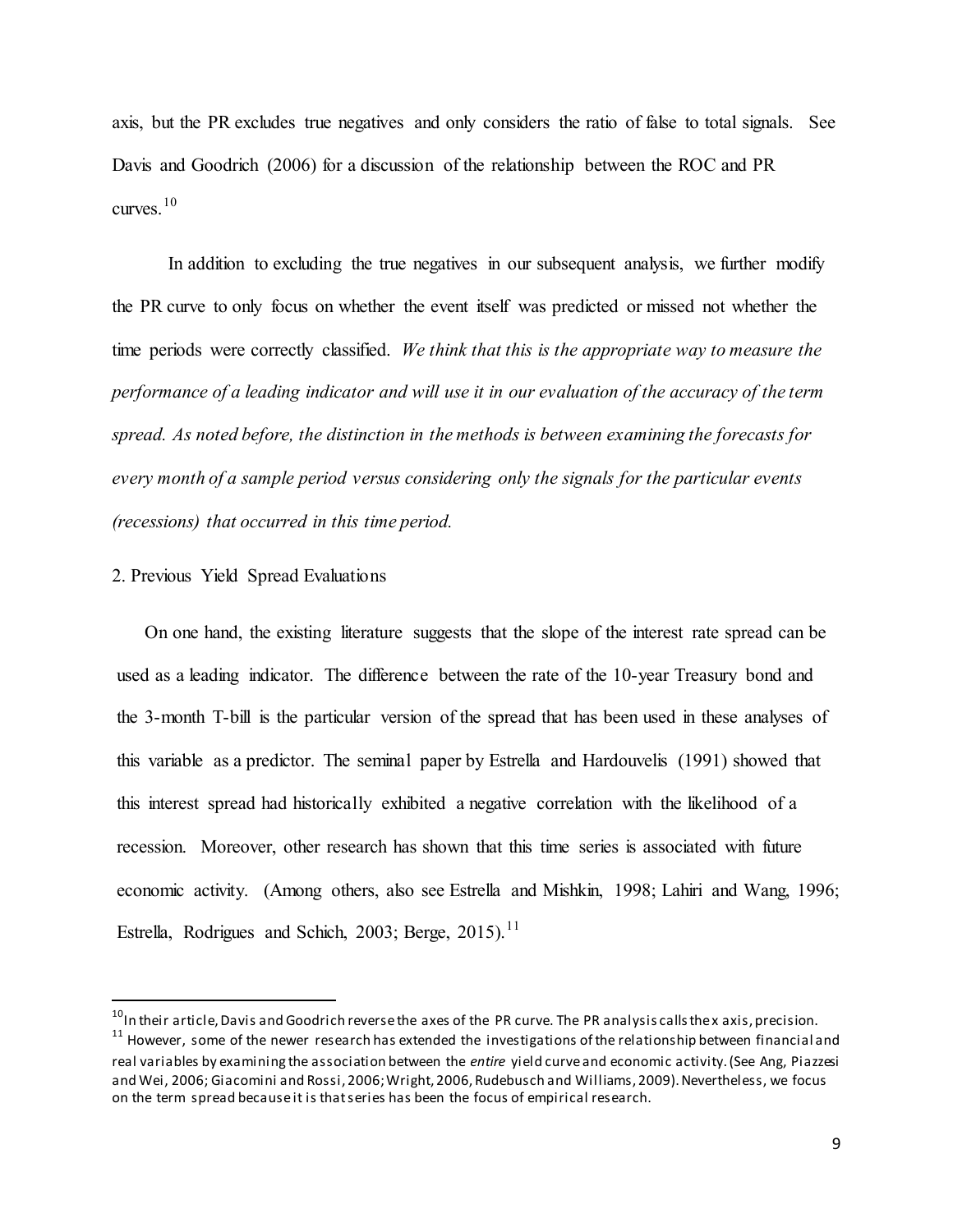The existing conclusions about the value of the yield spread in predicting real economic activity generally have been derived from probit regressions which yield probabilities that the economy will be in a recession some period in the future. The QPS was then frequently used to evaluate those predcitions. This was the approach that was taken by Estrella and Hardouvelis (1991), Estrella and Mishkin, 1998; Lahiri and Wang, 1996; Estrella, Rodrigues and Schich, 2003; Wright, 2006; Rudebusch and Williams, 2009; Lahiri et al., 2013; Berge, 2015. These studies all showed that there was information in the yield spread about the direction of economic activity in particular quarters but had not specifically evaluated its ability to forecast recessions.

On the other hand, Boulier and Stekler (2001) focused on the spread's performance in predicting turning points and obtained more equivocal results.<sup>[12](#page-10-0)</sup> The spread predicted all but one of the peaks between 1957 and 1990 but also made a large number of false predictions. They also showed that there were a number of occasions when there were false reversals of true predictions, i.e. showing that a recession was not imminent, just before it occurred.<sup>[13](#page-10-1)</sup> We now turn to the results of our own evaluation of the performance of the term spread.

#### 3. Evaluating the Term Spread: New Results

 $\overline{a}$ 

Our analysis covers the period January 1960- August 2013. We used the NBER dates of recessions and found that there were 101 recessionary months and 543 non-recessionary months in this period. We estimated probits recursively using Equation 1. This yielded pseudo-real time probabilities that that there would be a recession in the next n months. Although the previous studies had shown that a 12-month lead yielded the best results, we also calculated these probabilities for 6-month and 18-month forecast horizons. From these probabilities and the

<span id="page-10-1"></span>

<span id="page-10-0"></span><sup>&</sup>lt;sup>12</sup> Boulier and Stekler used the "3-months up or down" ad hoc rule in their analysis.<br><sup>13</sup> Friedman and Kuttner (1998) showed that this had occurred prior to the 1990 recession.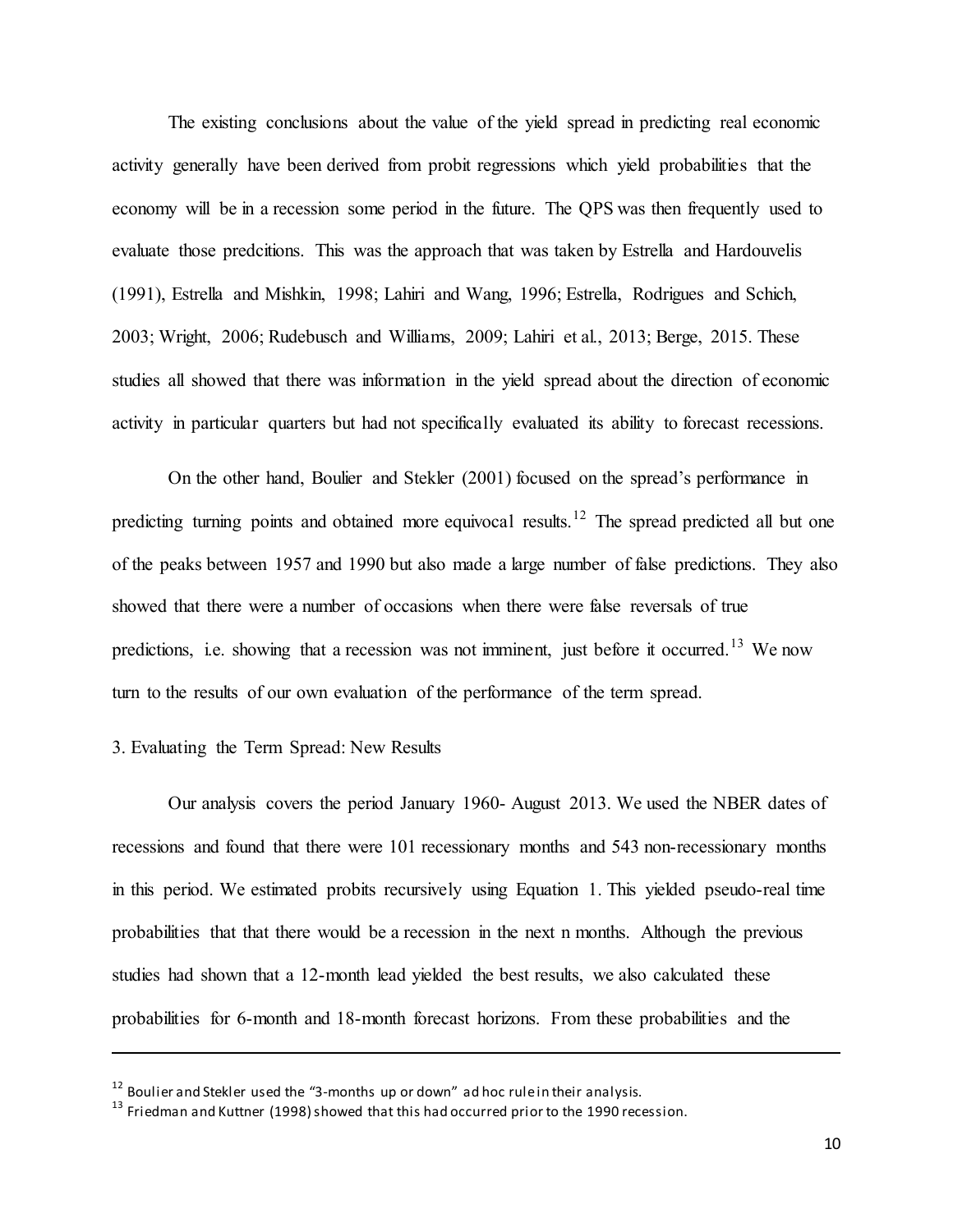actual occurrence (non-occurrence) of a recession, it was possible to tabulate the true signal and false alarm rates for both the ROC that classified each of the months and the PR which focused on the true and false signals of the actual event (recessions). In all cases, these rates depend upon the level of the probability threshold.

#### 3.1 Classifying Recessionary Months-ROC curve

We start by determining how well the indicator classified recessionary and nonrecessionary months. Table 2 presents the results for a selected number of thresholds. Even a very low probability that a recession will occur correctly identifies only 50-60% of the recessionary months and generates a large number of false signals. As an example, Table 3 presents the contingency table associated with the 25% probability. At that threshold, only 58 out of the 101 recessionary months are correctly predicted while there are 88 months which are falsely predicted to be recessionary.

The customary ROC curves derived from the data associated with Table 2 are presented in Figure 2. Our analysis confirms that the 12-month horizon is the best. The ROC curve associated with that horizon lies closest to the axes and has the largest AUC. The high value of the AUC is attributable to the large number of true negatives.<sup>[14](#page-11-0)</sup>

#### 3.2 Predicting Turning Points

<span id="page-11-0"></span> $14$  In the case of the 25% threshold there were 455 true negatives. (Table 3). Although we do not present the results, we generated the PR curve that was generated from the same data that produced Figure 2. This curve shows how well the indicator classified the months between recessionary and nonrecessionary when the true negative data are excluded. This curve is further from the left hand corner of the graph and closer to the 45 degree line.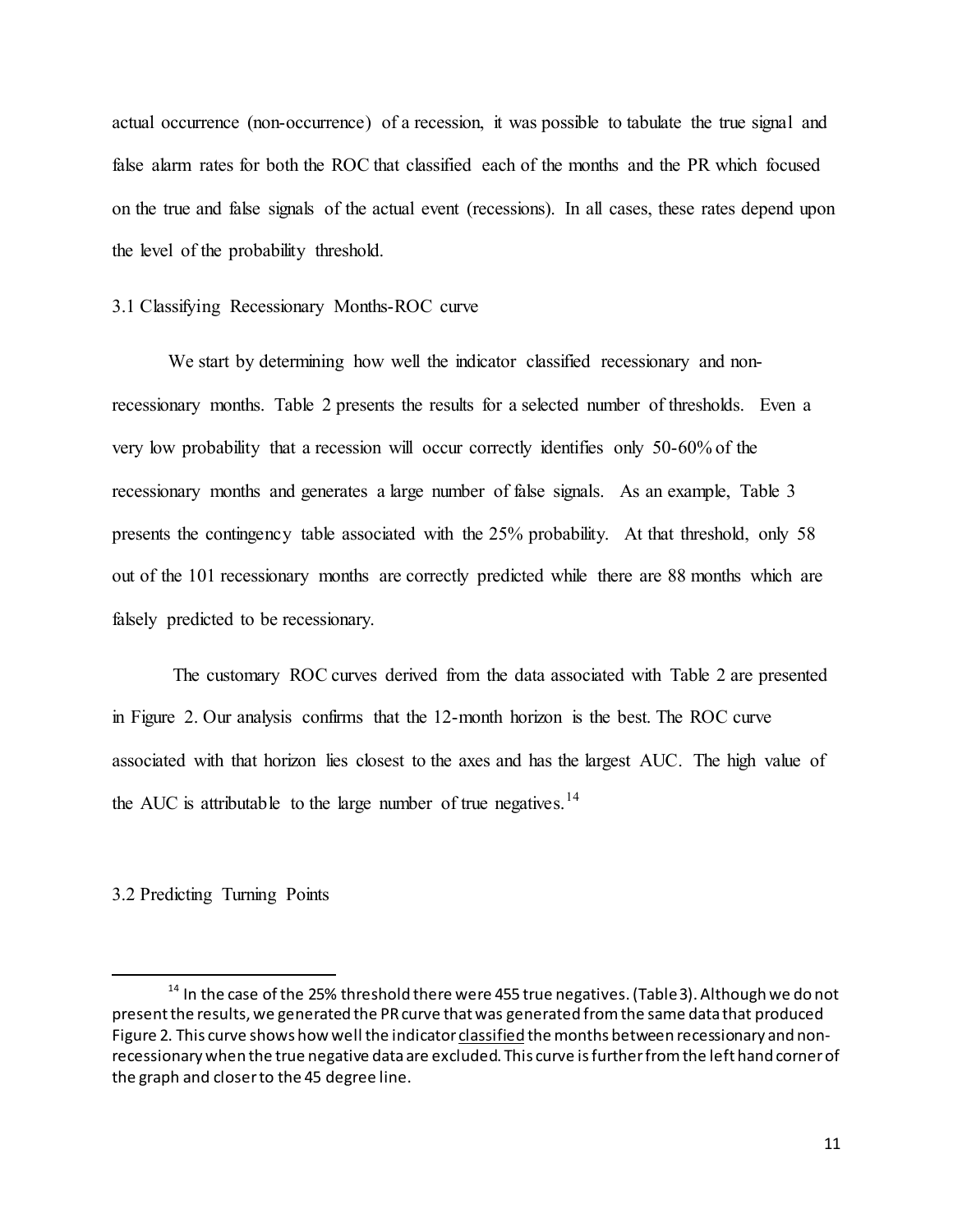The previous analyses using either the ROC or PR curves showed how well the term spread indicator classified all the months between 1960 and 2013. These analyses do not indicate how well the term spread indicator actually predicted that a recession would occur. For this we again use the probabilities obtained from the probits but do not classify the number of months in which there was a signal. Rather, we determine whether or not a recession occurred within 12 months after that level of the signal threshold was observed. By varying the level of the threshold we can then calculate the tradeoff between the number of recessions that are predicted and the number of false signals that are observed.

Our analysis shows that the indicator can predict every recession if the probability threshold, obtained from the probit, is set very low, i.e. 0.2-0.3. However, at these probability levels, there are as many false predictions as there are correct forecasts. (See Table 4). At higher thresholds, both the number of actual recessions that are predicted and the number of false signals decline. Figure 3 presents the PR curve that displays this result.

#### 3.3 Interpretation of Results

Although we used a different methodology, these mixed results are similar to those of Boulier and Stekler (2001). The term spread does predict every recession but only if one accepts both the low threshold probabilities of the probits and the high number of false signals that are generated even at those low thresholds.

These mixed results may provide an additional explanation for the "yield spread puzzle" that was posed by Rudebusch and Williams, 2009. Lahiri et al. (2013) demonstrated that forecasters, especially the better ones, gave more weight to information other than the yield spread. Based on those results, our findings suggest that less weight is placed on this particular

12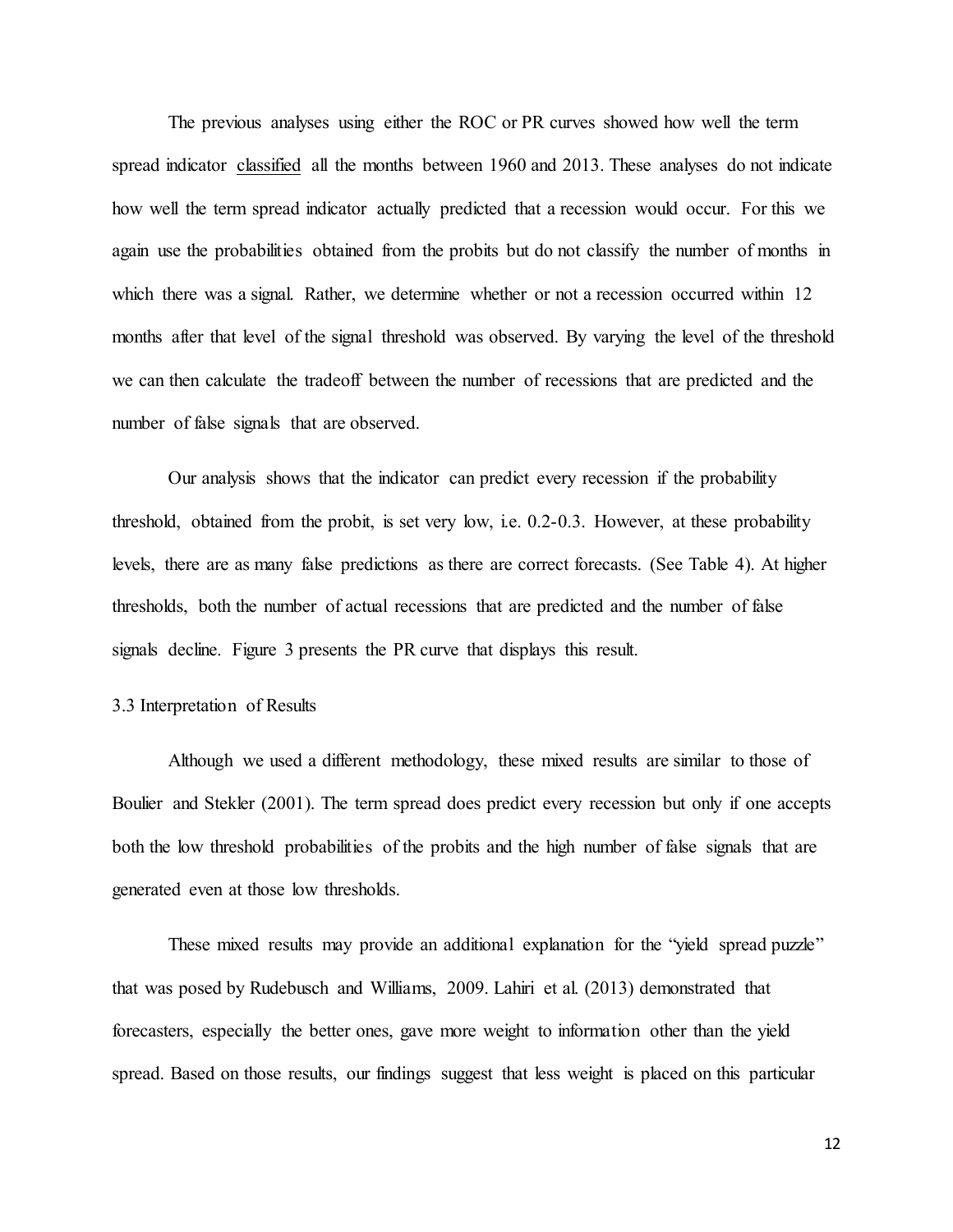indicator because individuals may consider that the indicator's "signals" are not accurate enough to be useful.

#### 4.0 Conclusions

This paper has examined a number of methodologies that have been used to evaluate the ability of the leading indicators to forecast recessions. A new technique, that is a modified version of a ROC curve and can be used to evaluate any indicator, was developed. In this paper, the new technique was applied to the term spread index. The results were mixed because the spread predicted every recession but also generated a large number of false signals. This result may provide an additional explanation for the failure of economists to place great weight on this series.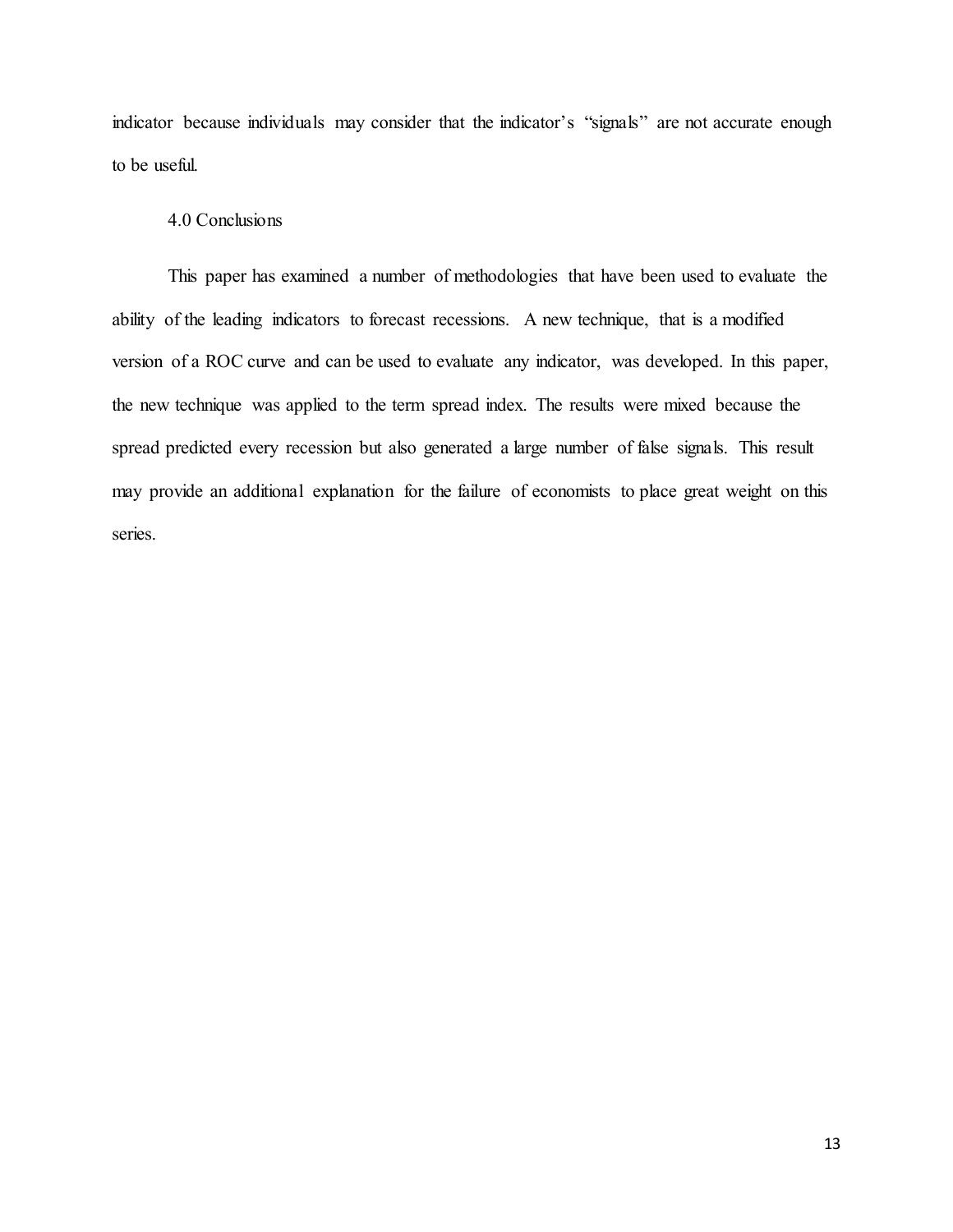## Table 1

## Contingency Table Showing Relationship between True and False Predictions of Recessions

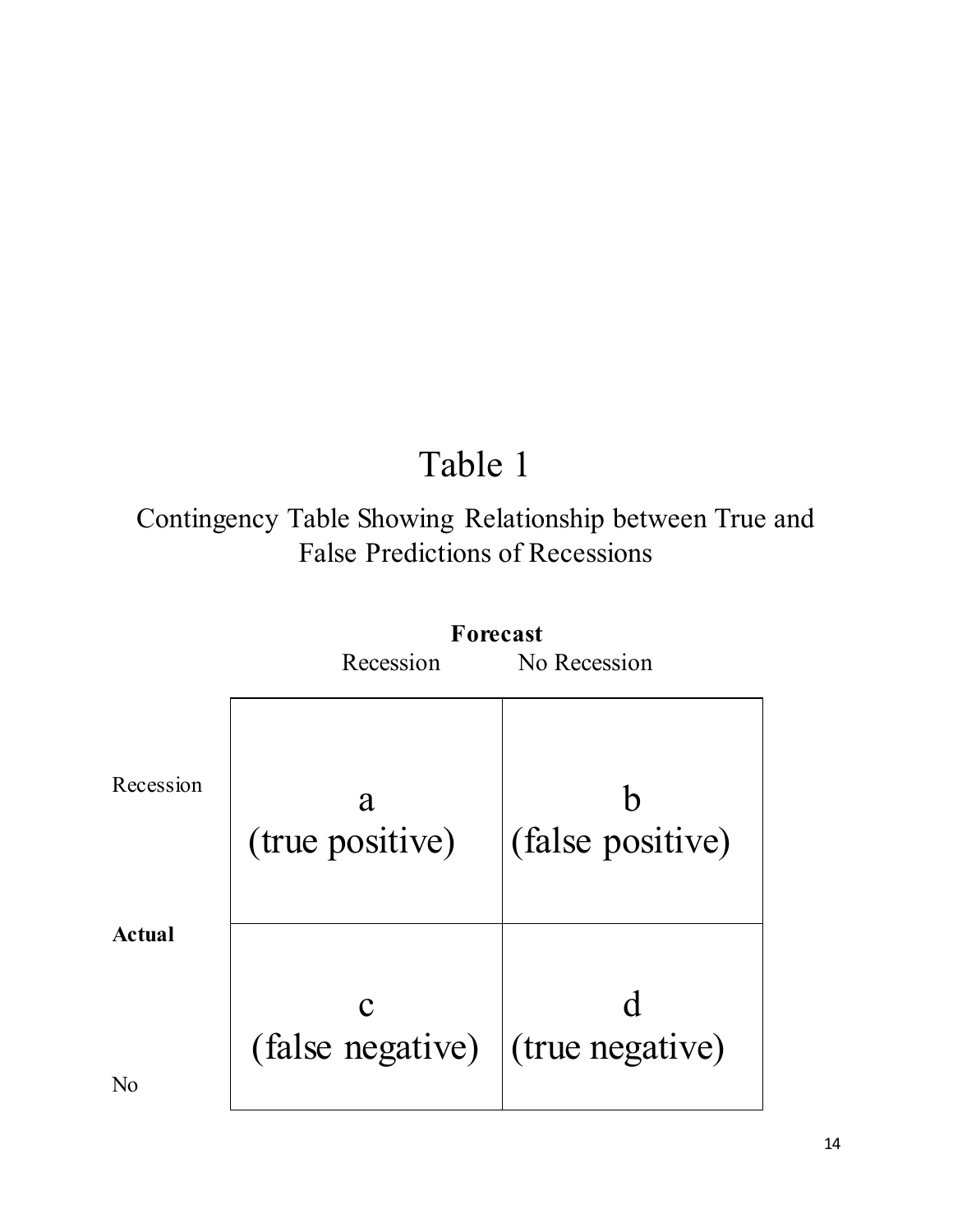| Recession |  |
|-----------|--|
|           |  |
|           |  |
|           |  |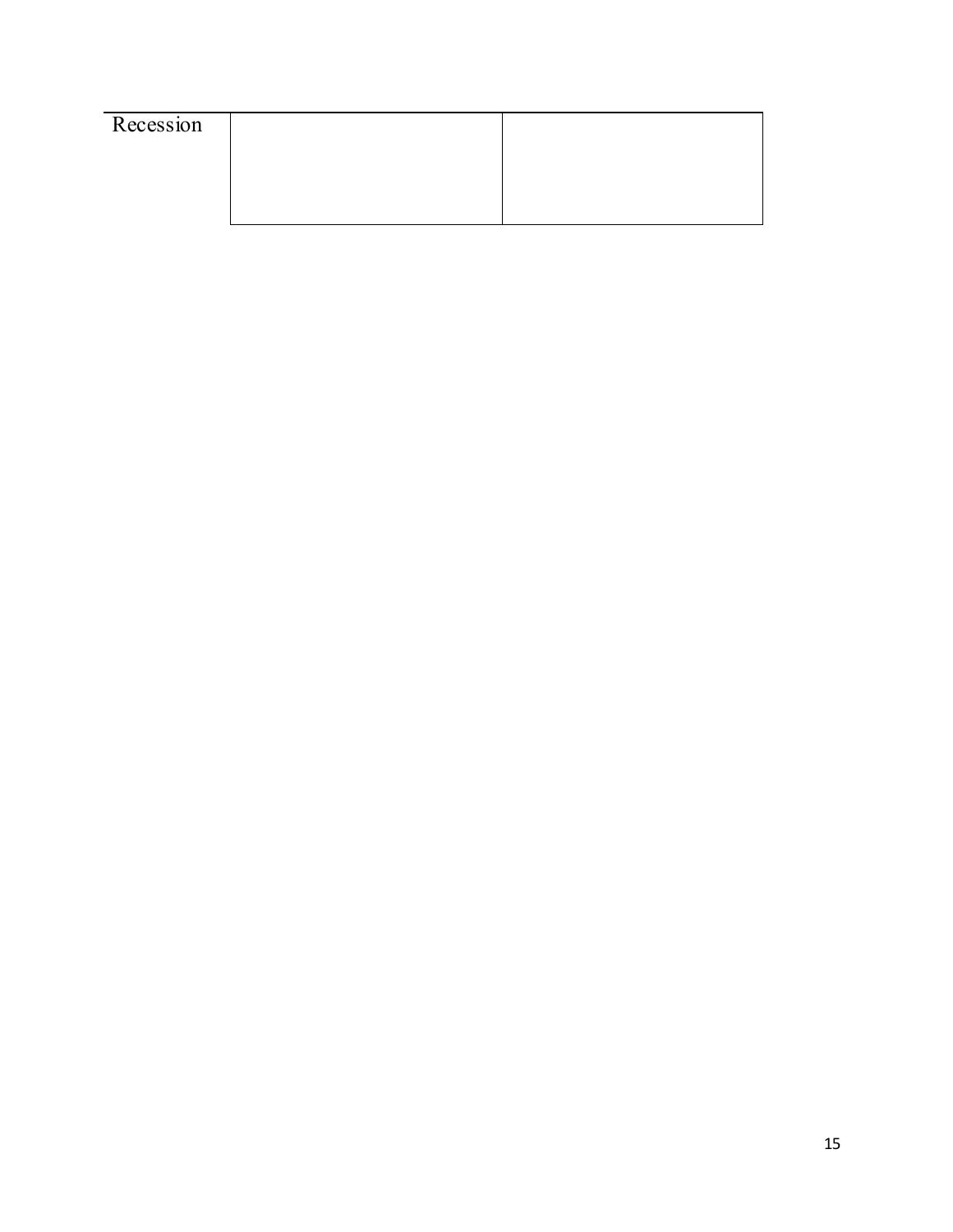| Threshold | True Signal Rate:                   |         |          | False Alarm Rate:                        |                                |          |
|-----------|-------------------------------------|---------|----------|------------------------------------------|--------------------------------|----------|
|           | Percentage of true positives out of |         |          | Percentage of false positives out of 543 |                                |          |
|           | 101 actual recessionary months      |         |          |                                          | actual non-recessionary months |          |
|           | 12-month                            | 6-month | 18-month | 12-month                                 | 6-month                        | 18-month |
| 0.25      | 58%                                 | 43%     | 30%      | 16%                                      | 18%                            | 10%      |
| 0.30      | 51%                                 | 41%     | 20%      | 13%                                      | $12\%$                         | 3%       |
| 0.40      | 37%                                 | 32%     | 9%       | 8%                                       | $4\%$                          | $0.4\%$  |
| 0.50      | 20%                                 | 24%     | $2\%$    | $5\%$                                    | $2\%$                          |          |
| 0.60      | 14%                                 | 17%     | $\theta$ | $2\%$                                    | $0.7\%$                        |          |
| 0.70      | 9%                                  | 10%     | 0        | $2\%$                                    | $0.7\%$                        |          |

*Table 2: Predicted and actual monthly recession classifications under different thresholds 1960.1-2013.8*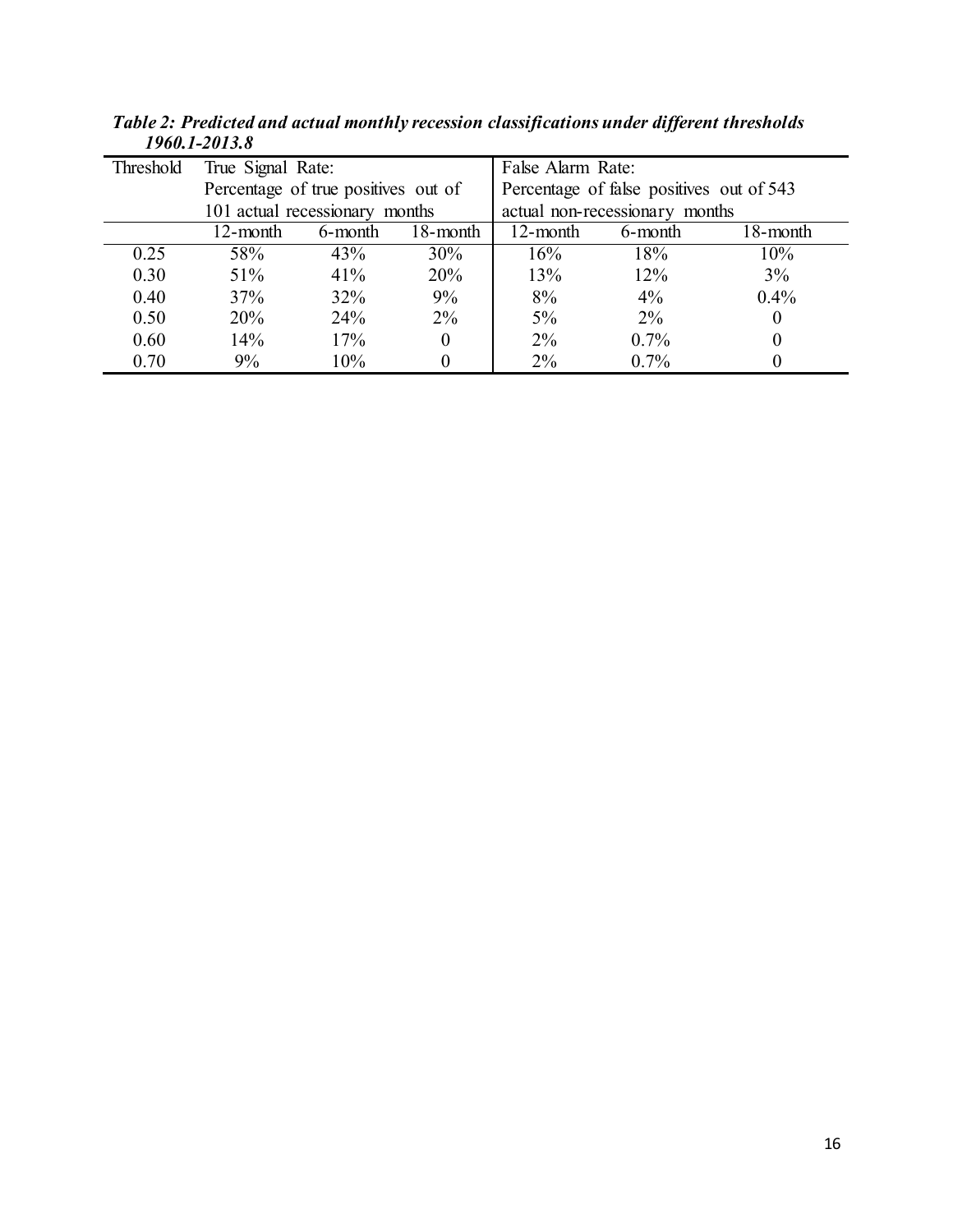## Table 3

## Classifications of True and False Signals, Associated with a Recession Probability of .25 from Probit

|                             | Forecast               |     |  |  |
|-----------------------------|------------------------|-----|--|--|
|                             | Recession No Recession |     |  |  |
| Recession                   | 58                     | 43  |  |  |
| <b>Actual</b>               | 88                     | 455 |  |  |
| N <sub>o</sub><br>Recession |                        |     |  |  |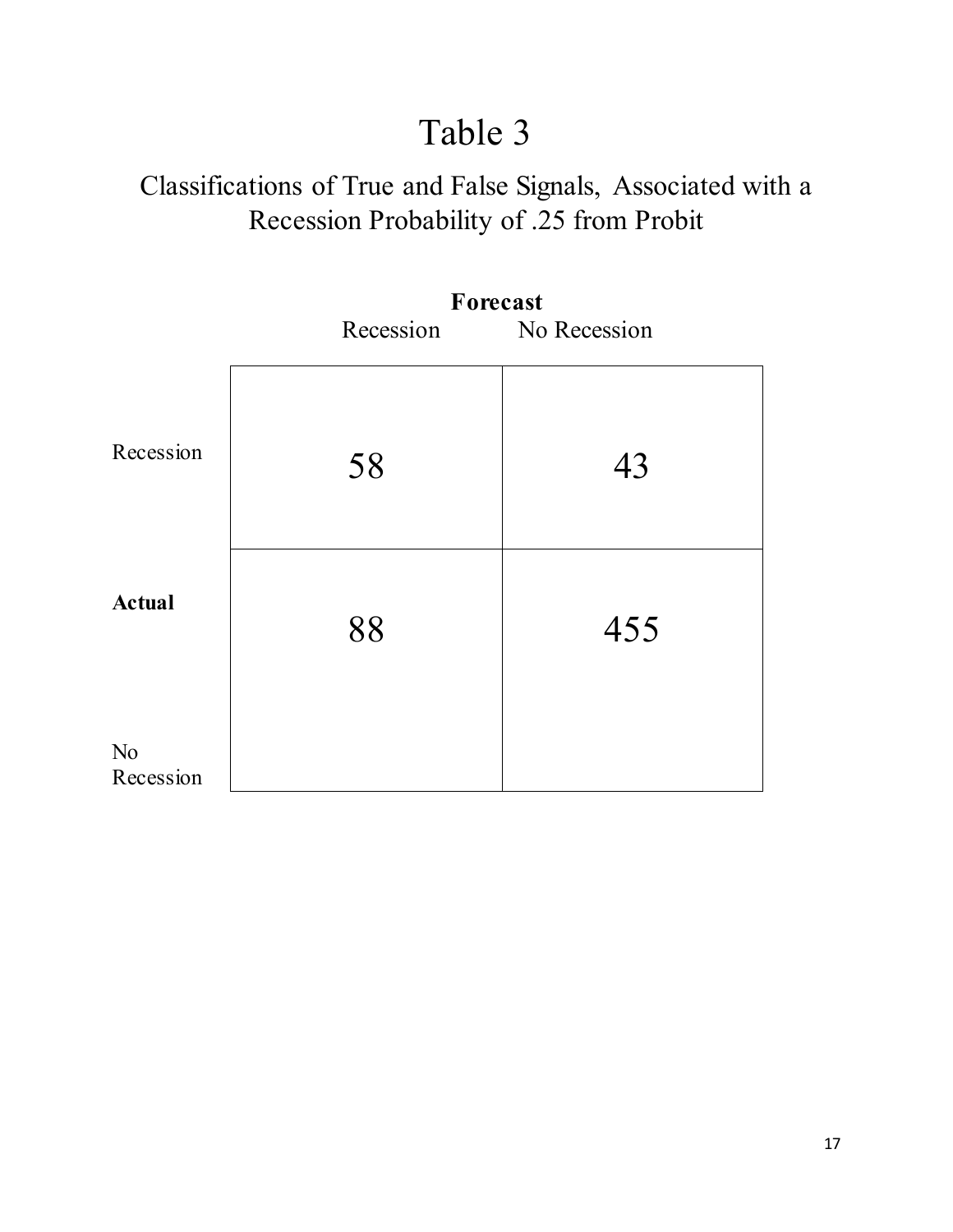| Threshold | No. true<br>signal<br>(a) | No. false<br>signal<br>(b) | Probability of Detection<br>(a/8) | False Alarm Ratio<br>$(b/(a+b))$ |
|-----------|---------------------------|----------------------------|-----------------------------------|----------------------------------|
| 0.2       | 8                         | 10                         | 100%                              | 55.56%                           |
| 0.3       | 8                         | $\overline{7}$             | 100%                              | 46.67%                           |
| 0.4       | 6                         | $\overline{4}$             | 75%                               | 40.00%                           |
| 0.5       | $\overline{3}$            | $\overline{2}$             | 38%                               | 40.00%                           |
| 0.6       | $\overline{2}$            | $\overline{2}$             | 25%                               | 50.00%                           |
| 0.7       | $\overline{2}$            | 1                          | 25%                               | 33.33%                           |
| 0.8       | $\overline{2}$            | 1                          | 25%                               | 33.33%                           |
| 0.9       | 1                         | $\boldsymbol{0}$           | 13%                               | $\boldsymbol{0}$                 |
|           |                           |                            |                                   |                                  |

#### *Table 4: Probability of detection and false alarm ratio under different thresholds,*

 *1960.1-2013.8*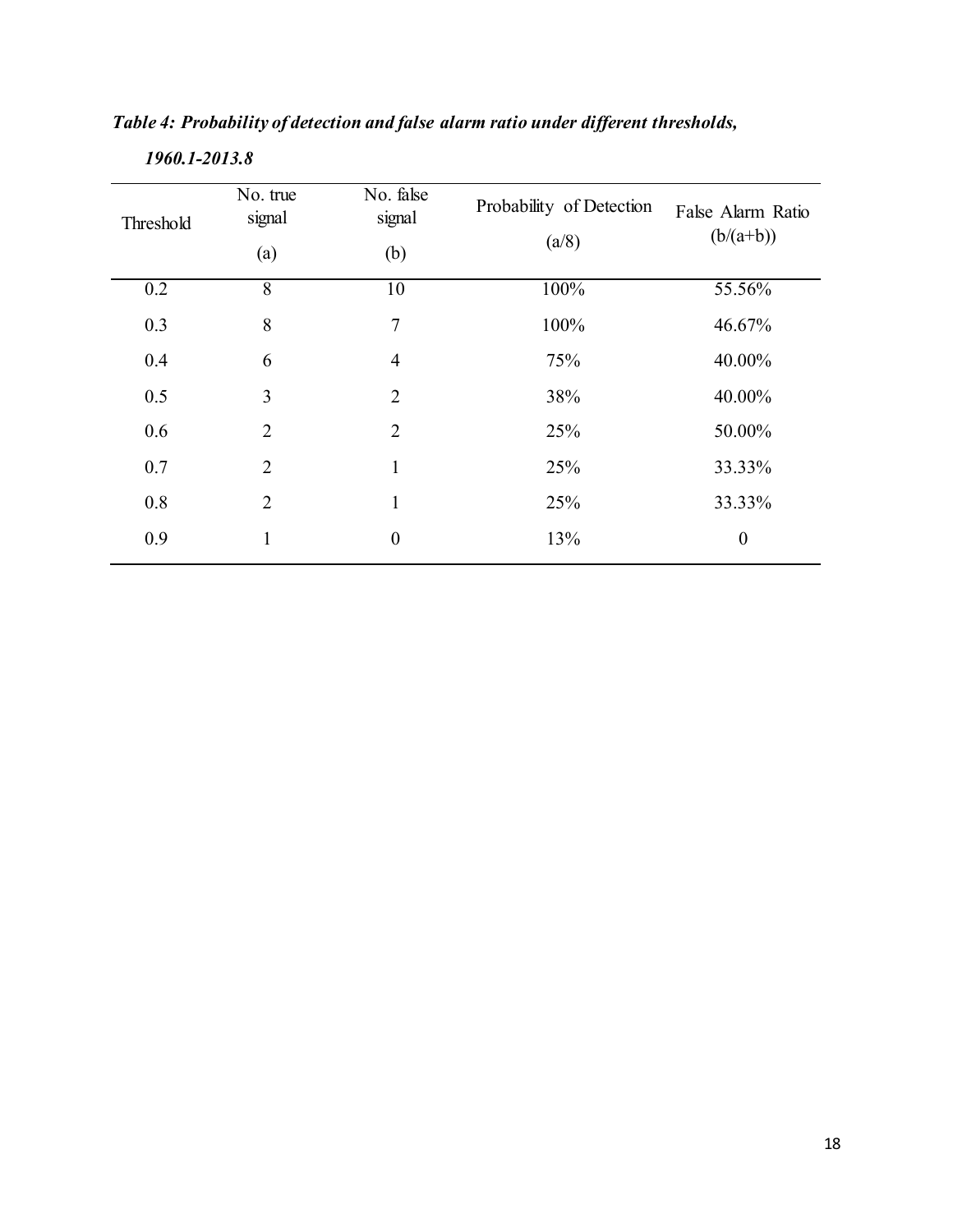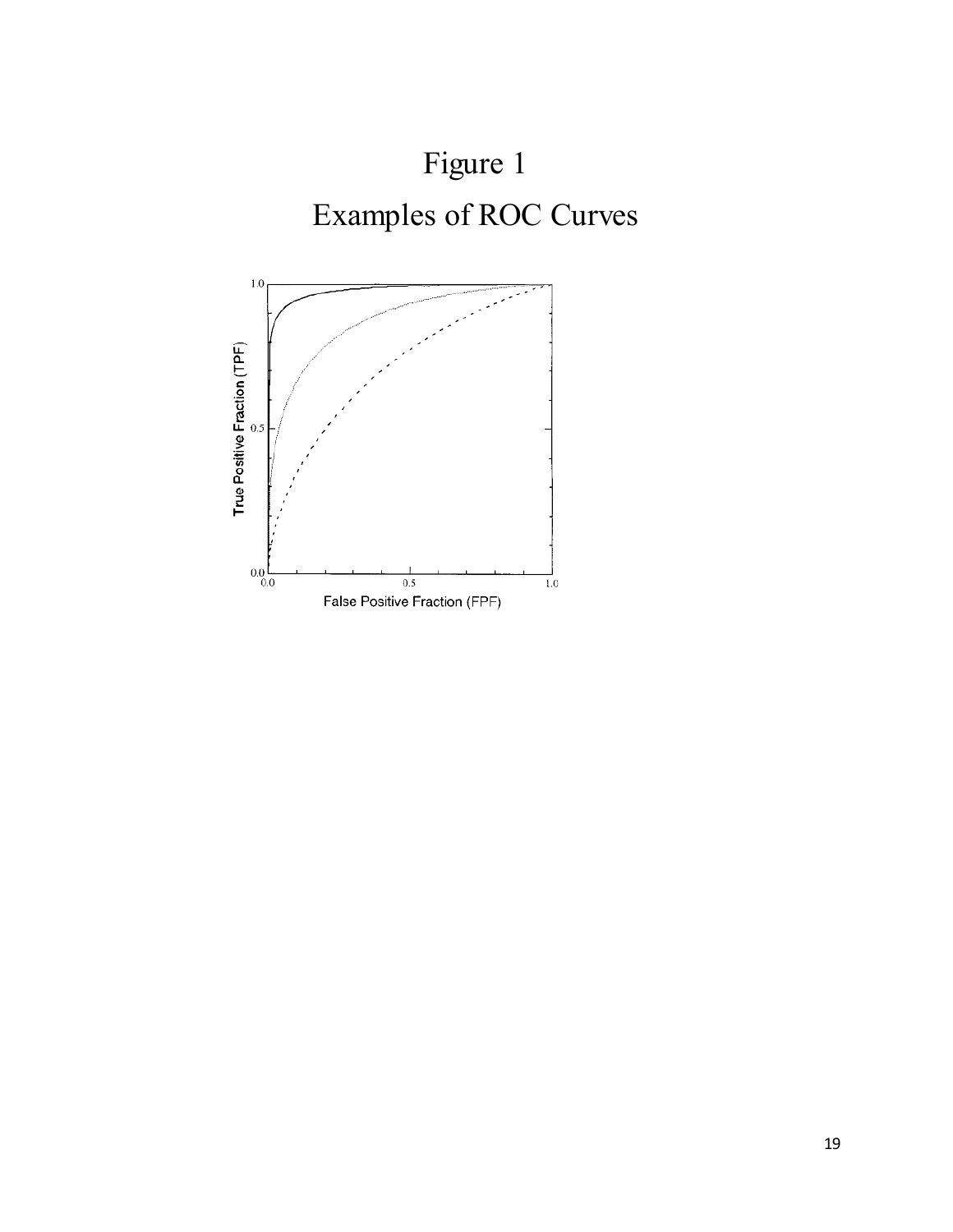#### *Figure 2: Comparison of ROC Curves,*





#### *Figure 3: PR Curve,*

#### *12-month event-based recursive predictions*

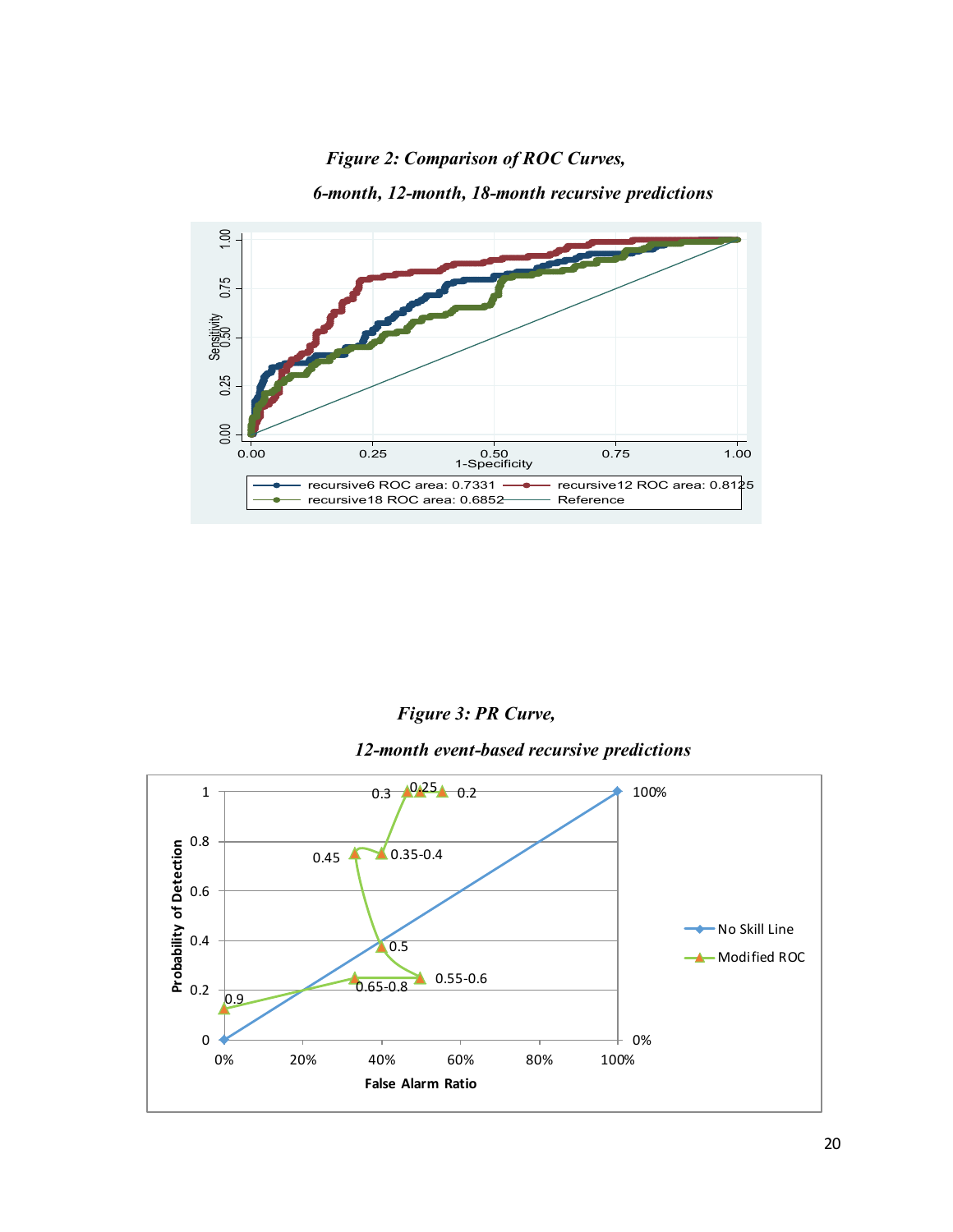#### Bibliography

Alexander, S. (1958). Rate of change approaches to forecasting: diffusion indexes and first differences, *The Economic Journal*, 68, 288-301.

Alexander, S., Stekler, H. O. (1959). Forecasting industrial production- leading series versus autoregression*, Journal of Political Economy*, 67, 402-409.

#### ANG PIAZZESI WEI

Berge, T. (2015). Predicting recessions with leading indicators; Model averaging and selection over the business cycle, *Journal of Forecasting*, 34, 455-71.

Boulier, B., Stekler, H. O. (2001). The term spread as a cyclical indicator: A forecasting evaluation, *Applied Financial Economics*, 11, 403-409.

Chauvet, M., Potter, S. (2005). Forecasting recessions using the yield curve, *Journal of Forecasting*, 24, 77-103.

Davis, J., Goodrich, M. (2006). The relationship between Precision-Recall and ROC curves, *Proceedings of the 23rd Conference on Machine Learning*.

Doswell C. A., Davies-Jones, R., Keller, D. L. (1990). On summary measures of skill in rare event forecasting based on contingency tables, *Weather and Forecasting*, 5, 576-585.

Dueker, M. (2005).Dynamic forecasts of qualitative variables: A qual VAR model of U. S. recessions, *Journal of Business and Economic Statistics*, 23, 96-104.

Estrella, A., Hardouvelis, G. A, (1991). The term structure as a predictor of real economic activity, Journal of Finance, 46, 55-576.

Estrella, A., Mishkin, F. S. (1998). Predicting U.S. recessions: Financial Variables as leading indicators, *Review of Economic Statistics*, 80, 45-61.

Estrella, A., Rodrigues, A., Schich, S. (2003). How stable is the predictive power of the yield curve? Evidence from Germany and the United States, 85, 629-644.

Friedman, B. J.,Kuttner, K. N. (1998). Indicator properties of the paper-bill spread; Lessons from recent experience, *Review of Economic Statistics*, 80, 34-43.

Giacomini, R., Rossi, B. (2006). How stable is the forecasting performance of the yield curve for output? *Oxford Bulletin of Economics and Statistics*, 68(s1), 783-795.

Johnson, N. P. (2004). Advantages to transforming the receiver operating characteristic (ROC) curve into likelihood ratio co-ordinates, Statistics in Medicine, 23, 2257-226.

Kauppi, H., Saikkonen, P. (2008). Predicting U.S. recessions with dynamic binary resonse models, *Review of Economic Statistics*, 90, 777-791.